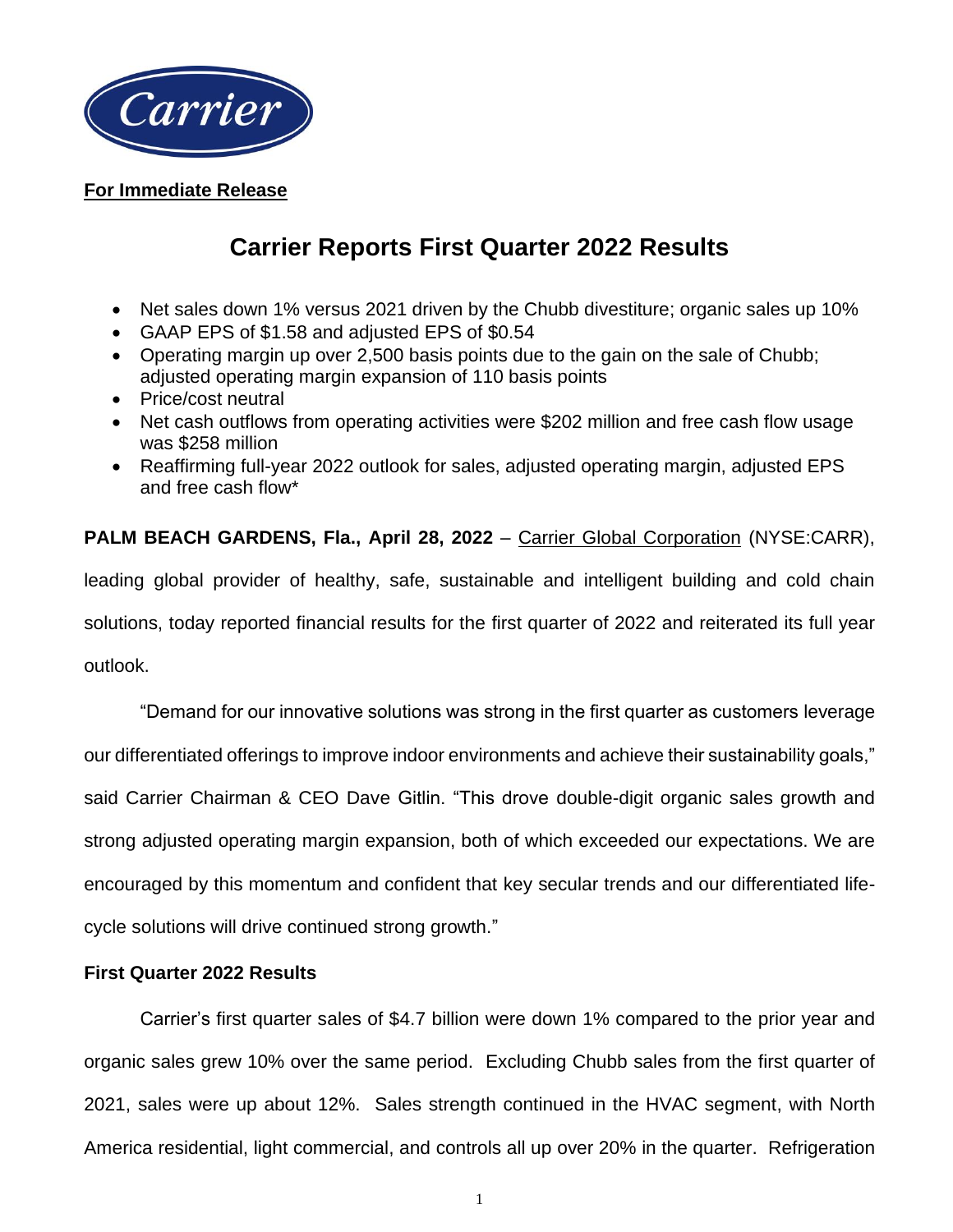sales were up 1% organically despite the difficult comparison against a record quarter for the Container business in 2021. Sales for the Fire and Security segment were up 4% organically. Excluding Chubb sales from the first quarter of 2021, Fire and Security segment sales were up 8%.

GAAP operating profit in the quarter of \$1.7 billion was up over 200% from last year driven by the gain on the sale of Chubb and adjusted operating profit of \$650 million was up 7%. Better than expected price realization helped mitigate continued supply chain challenges related to cost and availability headwinds. Price/cost was neutral in the first quarter.

Net income was \$1.4 billion and adjusted net income was \$473 million. GAAP EPS was \$1.58 and adjusted EPS was \$0.54. Net cash flows used in operating activities were \$202 million and capital expenditures were \$56 million, resulting in a free cash outflow of \$258 million. The outflow was driven by working capital increases including the normal seasonal inventory build and the impact of supply chain challenges. During the first-quarter, Carrier repurchased \$741 million of its common stock, repurchased \$1.15 billion of its long-term notes and received \$2.9 billion in cash proceeds from the divestiture of Chubb.

### **Full-Year 2022 Outlook\*\***

Carrier reaffirmed the following outlook for 2022, excluding the pending Toshiba acquisition:

|                            | 2022 Outlook                                                                                 |
|----------------------------|----------------------------------------------------------------------------------------------|
| Sales                      | ~520B<br>Organic* up HSD<br>$FX - (1\%)$<br>Acquisitions $~1\%$<br>Divestitures $\sim$ (10%) |
| Adjusted Operating Margin* | Up $\sim$ 75 bps Y/Y                                                                         |
| Adjusted EPS*              | $$2.20 - $2.30$                                                                              |
| Free Cash Flow*            | ~51.65B<br>Includes ~\$200M in tax payments<br>on Chubb gain                                 |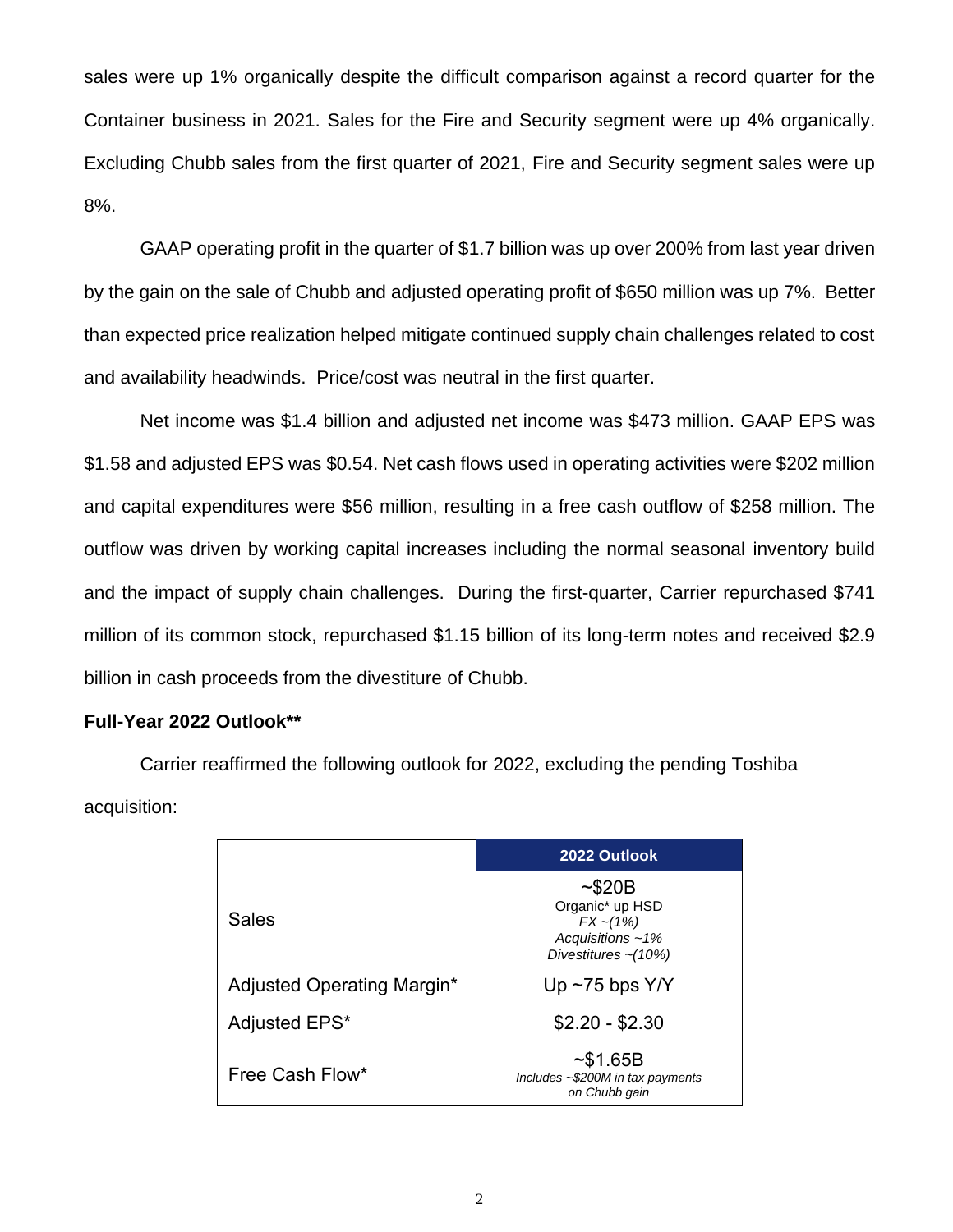*\*Note: When the company provides expectations for organic sales, adjusted operating profit, adjusted operating margin, adjusted EPS and free cash flow on a forward-looking basis, a reconciliation of the differences between the non-GAAP expectations and the corresponding GAAP measures generally is not available without unreasonable effort. See "Use and Definitions of Non-GAAP Financial Measures" below for additional information.*

*\*\*As of April 28, 2022*

# **Conference Call**

Carrier will host a webcast of its earnings conference call today, Thursday, April 28, 2022,

at 8:30 a.m. ET. To access the webcast, visit the Events & Presentations section of the Carrier

Investor Relations site at [ir.carrier.com/news-and-events/events-and-presentations](https://ir.carrier.com/news-and-events/events-and-presentations) or to listen to

the earnings call by phone, dial (877) 742-9091.

# **Cautionary Statement**

This communication contains statements which, to the extent they are not statements of historical or present fact, constitute "forward-looking statements" under the securities laws. These forwardlooking statements are intended to provide management's current expectations or plans for Carrier's future operating and financial performance, based on assumptions currently believed to be valid. Forward-looking statements can be identified by the use of words such as "believe," "expect," "expectations," "plans," "strategy," "prospects," "estimate," "project," "target," "anticipate," "will," "should," "see," "guidance," "outlook," "confident," "scenario" and other words of similar meaning in connection with a discussion of future operating or financial performance or the separation from United Technologies Corporation (the "Separation"), since renamed Raytheon Technologies Corporation. Forward-looking statements may include, among other things, statements relating to future sales, earnings, cash flow, results of operations, uses of cash, share repurchases, tax rates and other measures of financial performance or potential future plans, strategies or transactions of Carrier, the estimated costs associated with the Separation, Carrier's plans with respect to its indebtedness and other statements that are not historical facts. All forward-looking statements involve risks, uncertainties and other factors that may cause actual results to differ materially from those expressed or implied in the forwardlooking statements. For additional information on identifying factors that may cause actual results to vary materially from those stated in forward-looking statements, see Carrier's reports on Forms 10-K, 10-Q and 8-K filed with or furnished to the U.S. Securities and Exchange Commission from time to time. Any forward-looking statement speaks only as of the date on which it is made, and Carrier assumes no obligation to update or revise such statement, whether as a result of new information, future events or otherwise, except as required by applicable law.

# CARR-IR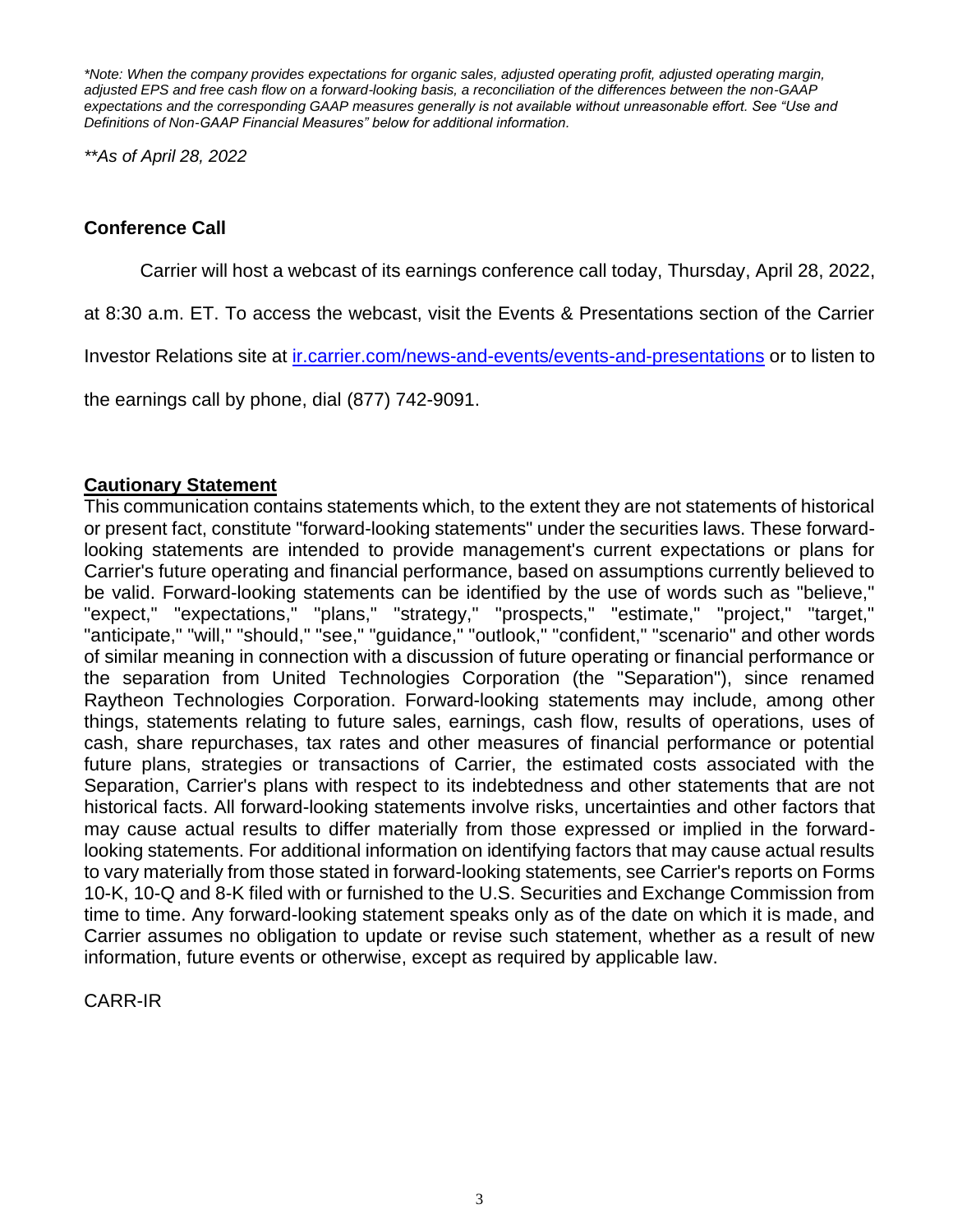**Contact:** Media Inquiries Danielle Canzanella 561-365-1101 [Danielle.Canzanella@Carrier.com](mailto:Danielle.Canzanella@Carrier.com)

> Investor Relations Sam Pearlstein 561-365-2251 [Sam.Pearlstein@Carrier.com](mailto:Sam.Pearlstein@Carrier.com)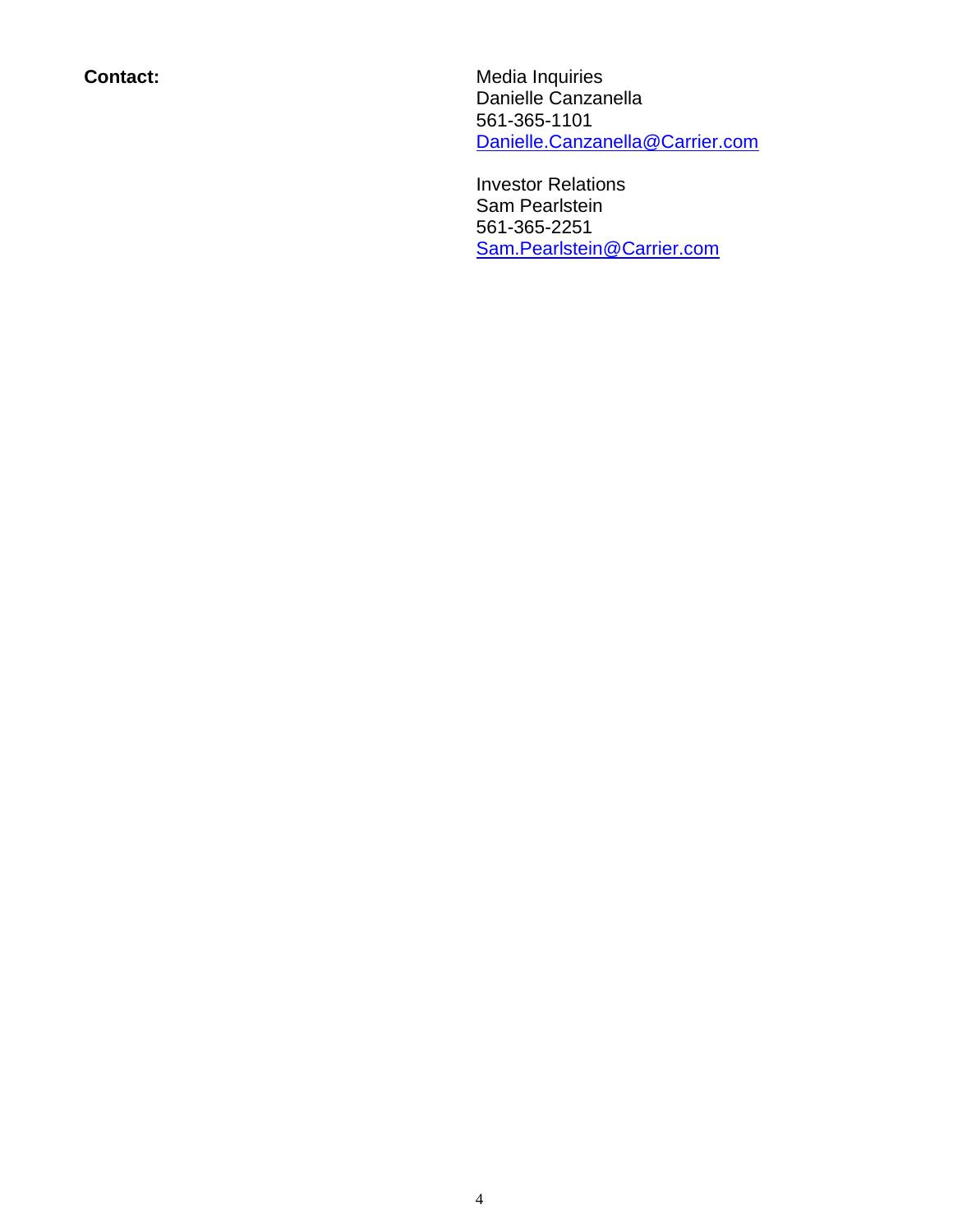#### **SELECTED FINANCIAL DATA, NON-GAAP MEASURES AND DEFINITIONS**

Following are tables that present selected financial data of Carrier Global Corporation ("Carrier"). Also included are reconciliations of non-GAAP measures to their most comparable GAAP measures.

#### **Use and Definitions of Non-GAAP Financial Measures**

Carrier reports its financial results in accordance with accounting principles generally accepted in the United States ("GAAP").

We supplement the reporting of our financial information determined under GAAP with certain non-GAAP financial information. The non-GAAP information presented provides investors with additional useful information, but should not be considered in isolation or as substitutes for the related GAAP measures. Moreover, other companies may define non-GAAP measures differently, which limits the usefulness of these measures for comparisons with such other companies. We encourage investors to review our financial statements and publicly filed reports in their entirety and not to rely on any single financial measure. A reconciliation of the non-GAAP measures to the corresponding amounts prepared in accordance with GAAP appears in the tables attached to this release. The tables provide additional information as to the items and amounts that have been excluded from the adjusted measures.

Organic sales, adjusted operating profit, adjusted operating margin, incremental margins / earnings conversion, earnings before interest, taxes and depreciation and amortization ("EBITDA"), adjusted EBITDA, adjusted net income, adjusted earnings per share ("EPS"), the adjusted effective tax rate, and net debt are non-GAAP financial measures.

Organic sales represents consolidated net sales (a GAAP measure), excluding the impact of foreign currency translation, acquisitions and divestitures completed in the preceding twelve months and other significant items of a nonoperational nature (hereinafter referred to as "other significant items"). Adjusted operating profit represents operating profit (a GAAP measure), excluding restructuring costs and other significant items. Adjusted operating margin represents adjusted operating profit as a percentage of net sales (a GAAP measure). Incremental margins / earnings conversion represents the year-over-year change in adjusted operating profit divided by the year-over-year change in net sales. EBITDA represents net income attributable to common shareholders (a GAAP measure), adjusted for interest income and expense, income tax expense, and depreciation and amortization. Adjusted EBITDA represents EBITDA, as calculated above, excluding non-service pension benefit, noncontrolling interest in subsidiaries' earnings from operations, restructuring costs and other significant items. Adjusted net income represents net income attributable to common shareowners (a GAAP measure), excluding restructuring costs and other significant items. Adjusted EPS represents diluted earnings per share (a GAAP measure), excluding restructuring costs and other significant items. The adjusted effective tax rate represents the effective tax rate (a GAAP measure), excluding restructuring costs and other significant items. Net debt represents long-term debt (a GAAP measure) less cash and cash equivalents. For the business segments, when applicable, adjustments of operating profit and operating margins represent operating profit, excluding restructuring and other significant items.

Free cash flow is a non-GAAP financial measure that represents net cash flows provided by operating activities (a GAAP measure) less capital expenditures. Management believes free cash flow is a useful measure of liquidity and an additional basis for assessing Carrier's ability to fund its activities, including the financing of acquisitions, debt service, repurchases of Carrier's common stock and distribution of earnings to shareowners.

When we provide our expectations for organic sales, adjusted operating profit, adjusted operating margin, adjusted effective tax rate, incremental margins/earnings conversion, adjusted EPS and free cash flow on a forward-looking basis, a reconciliation of the differences between the non-GAAP expectations and the corresponding GAAP measures (expected net sales, operating profit, operating margin, effective tax rate, incremental operating margin, diluted EPS and net cash flows provided by operating activities) generally is not available without unreasonable effort due to potentially high variability, complexity and low visibility as to the items that would be excluded from the GAAP measure in the relevant future period, such as unusual gains and losses, the ultimate outcome of pending litigation, fluctuations in foreign currency exchange rates, the impact and timing of potential acquisitions and divestitures, future restructuring costs, and other structural changes or their probable significance. The variability of the excluded items may have a significant, and potentially unpredictable, impact on our future GAAP results.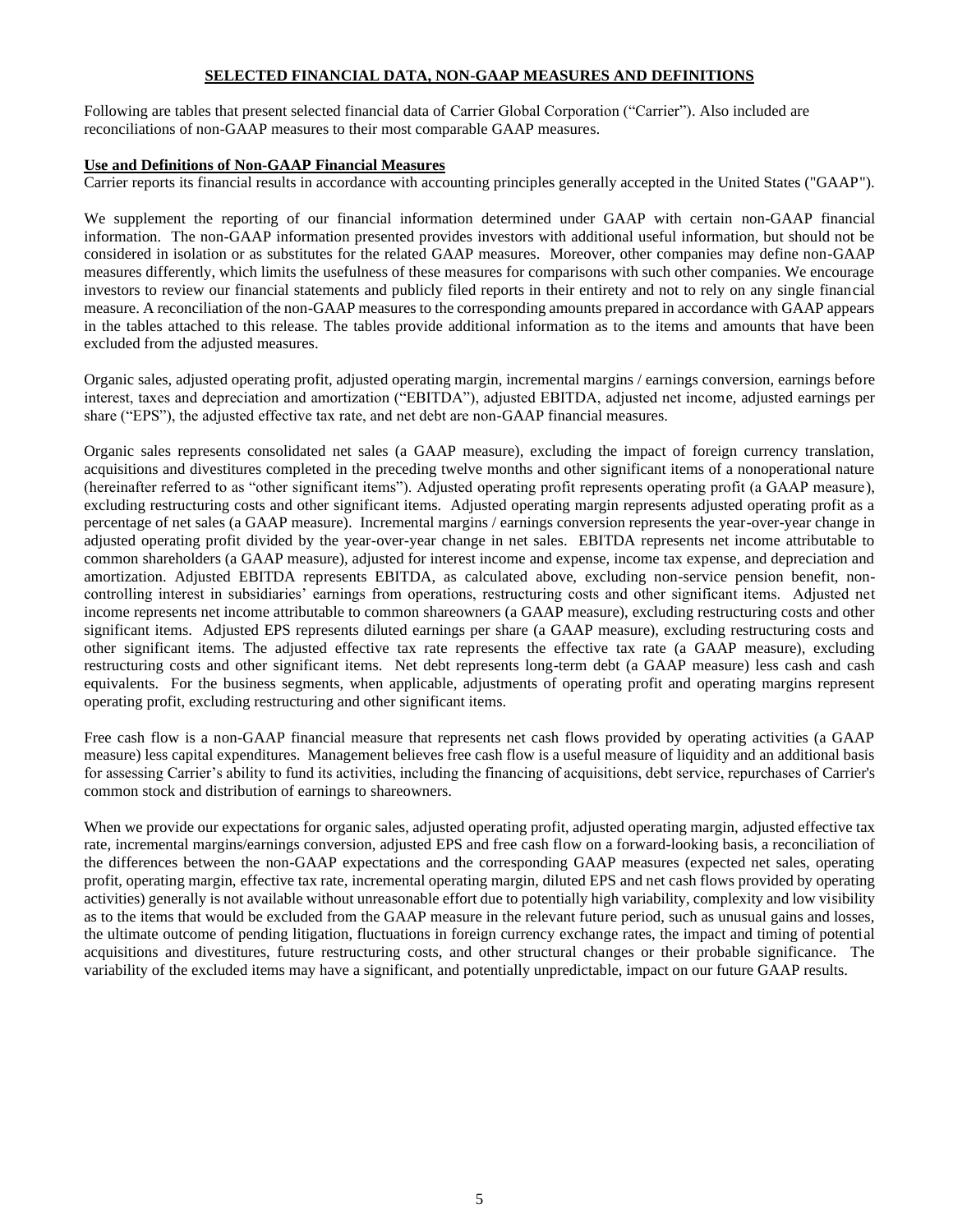### **Carrier Global Corporation Condensed Consolidated Statement of Operations**

|                                                                          | (Unaudited) |                                                |              |         |  |
|--------------------------------------------------------------------------|-------------|------------------------------------------------|--------------|---------|--|
|                                                                          |             | <b>For the Three Months Ended</b><br>March 31, |              |         |  |
| (In millions, except per share amounts)                                  |             | 2022                                           |              | 2021    |  |
| Net sales:                                                               |             |                                                |              |         |  |
| Product sales                                                            | \$          | 4,170                                          | $\mathbb{S}$ | 3,864   |  |
| Service sales                                                            |             | 484                                            |              | 835     |  |
| <b>Total Net sales</b>                                                   |             | 4,654                                          |              | 4,699   |  |
| <b>Costs and expenses</b>                                                |             |                                                |              |         |  |
| Cost of products sold                                                    |             | (2,998)                                        |              | (2,724) |  |
| Cost of services sold                                                    |             | (363)                                          |              | (581)   |  |
| Research and development                                                 |             | (125)                                          |              | (121)   |  |
| Selling, general and administrative                                      |             | (601)                                          |              | (743)   |  |
| <b>Total Costs and expenses</b>                                          |             | (4,087)                                        |              | (4,169) |  |
| Equity method investment net earnings                                    |             | 58                                             |              | 38      |  |
| Other income (expense), net                                              |             | 1,112                                          |              | 3       |  |
| <b>Operating profit</b>                                                  |             | 1,737                                          |              | 571     |  |
| Non-service pension (expense) benefit                                    |             | (1)                                            |              | 18      |  |
| Interest (expense) income, net                                           |             | (48)                                           |              | (93)    |  |
| Income from operations before income taxes                               |             | 1,688                                          |              | 496     |  |
| Income tax (expense) benefit                                             |             | (301)                                          |              | (104)   |  |
| Net income from operations                                               |             | 1,387                                          |              | 392     |  |
| Less: Non-controlling interest in subsidiaries' earnings from operations |             | 8                                              |              | 8       |  |
| Net income attributable to common shareowners                            | \$          | 1,379                                          | \$           | 384     |  |
|                                                                          |             |                                                |              |         |  |
| <b>Earnings per share</b>                                                |             |                                                |              |         |  |
| <b>Basic</b>                                                             | \$          | 1.62                                           | \$           | 0.44    |  |
| Diluted                                                                  | \$          | 1.58                                           | \$           | 0.43    |  |
| Weighted average number of shares outstanding                            |             |                                                |              |         |  |
| <b>Basic</b>                                                             |             | 853.3                                          |              | 869.3   |  |
| Diluted                                                                  |             | 874.1                                          |              | 889.8   |  |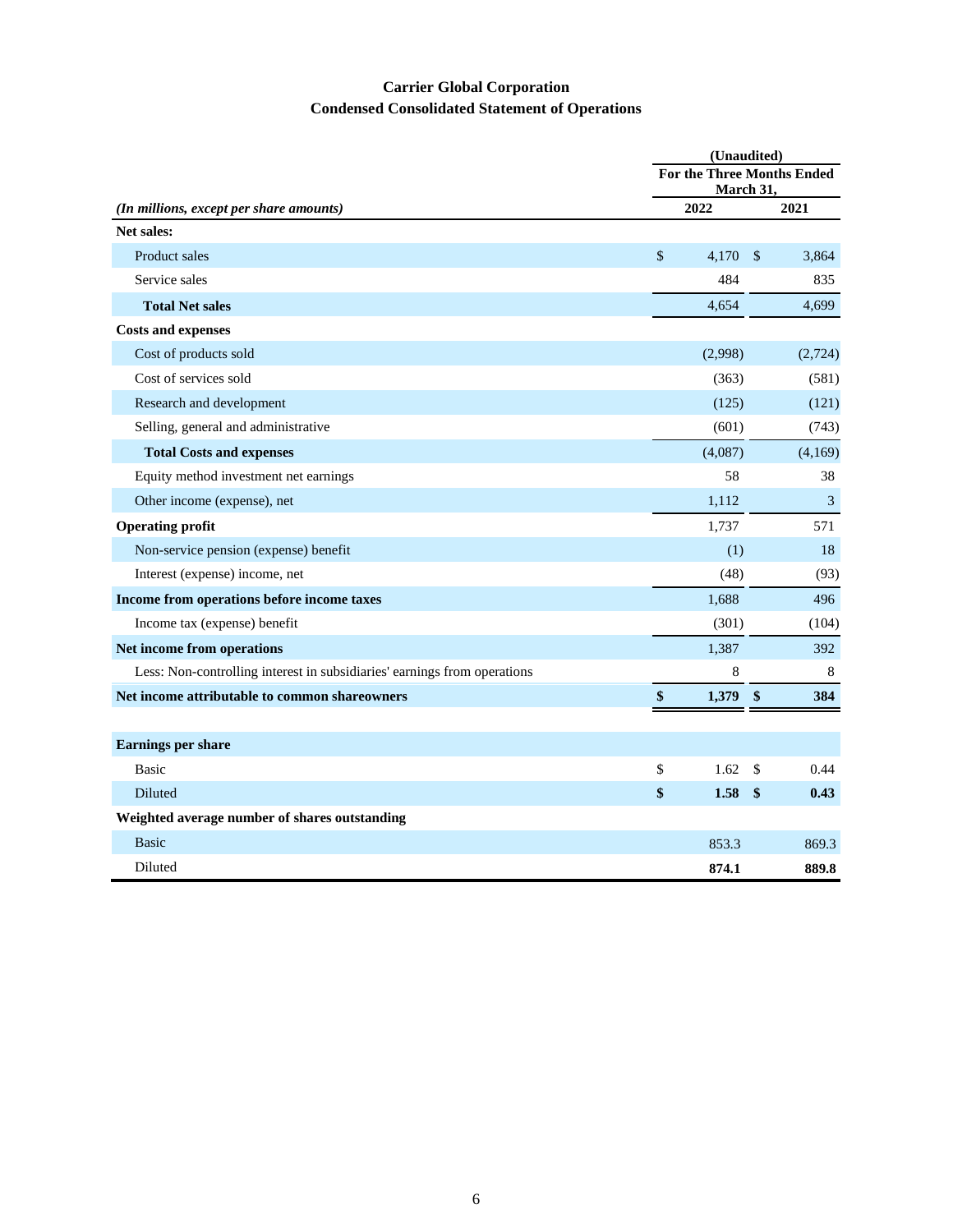# **Carrier Global Corporation Condensed Consolidated Balance Sheet**

|                                                | (Unaudited) |                |    |                   |  |  |  |  |  |
|------------------------------------------------|-------------|----------------|----|-------------------|--|--|--|--|--|
| $(In$ millions $)$                             |             | March 31, 2022 |    | December 31, 2021 |  |  |  |  |  |
| <b>Assets</b>                                  |             |                |    |                   |  |  |  |  |  |
| Cash and cash equivalents                      | \$          | 3,604          | \$ | 2,987             |  |  |  |  |  |
| Accounts receivable, net                       |             | 2,599          |    | 2,403             |  |  |  |  |  |
| Contract assets, current                       |             | 655            |    | 503               |  |  |  |  |  |
| Inventories, net                               |             | 2,358          |    | 1,970             |  |  |  |  |  |
| Assets held for sale                           |             |                |    | 3,168             |  |  |  |  |  |
| Other assets, current                          |             | 386            |    | 376               |  |  |  |  |  |
| Total current assets                           |             | 9,602          |    | 11,407            |  |  |  |  |  |
| Future income tax benefits                     |             | 517            |    | 563               |  |  |  |  |  |
| Fixed assets, net                              |             | 1,825          |    | 1,826             |  |  |  |  |  |
| Operating lease right-of-use assets            |             | 596            |    | 640               |  |  |  |  |  |
| Intangible assets, net                         |             | 488            |    | 509               |  |  |  |  |  |
| Goodwill                                       |             | 9,288          |    | 9,349             |  |  |  |  |  |
| Pension and post-retirement assets             |             | 37             |    | 43                |  |  |  |  |  |
| Equity method investments                      |             | 1,638          |    | 1,593             |  |  |  |  |  |
| Other assets                                   |             | 202            |    | 242               |  |  |  |  |  |
| <b>Total Assets</b>                            | \$          | 24,193         | \$ | 26,172            |  |  |  |  |  |
|                                                |             |                |    |                   |  |  |  |  |  |
| <b>Liabilities and Equity</b>                  |             |                |    |                   |  |  |  |  |  |
| Accounts payable                               | \$          | 2,519          | \$ | 2,334             |  |  |  |  |  |
| <b>Accrued liabilities</b>                     |             | 2,330          |    | 2,561             |  |  |  |  |  |
| Contract liabilities, current                  |             | 426            |    | 415               |  |  |  |  |  |
| Liabilities held for sale                      |             |                |    | 1,134             |  |  |  |  |  |
| Current portion of long-term debt              |             | 256            |    | 183               |  |  |  |  |  |
| Total current liabilities                      |             | 5,531          |    | 6,627             |  |  |  |  |  |
| Long-term debt                                 |             | 8,305          |    | 9,513             |  |  |  |  |  |
| Future pension and post-retirement obligations |             | 376            |    | 380               |  |  |  |  |  |
| Future income tax obligations                  |             | 366            |    | 354               |  |  |  |  |  |
| Operating lease liabilities                    |             | 491            |    | 527               |  |  |  |  |  |
| Other long-term liabilities                    |             | 1,694          |    | 1,677             |  |  |  |  |  |
| <b>Total Liabilities</b>                       |             | 16,763         |    | 19,078            |  |  |  |  |  |
|                                                |             |                |    |                   |  |  |  |  |  |
| Equity                                         |             |                |    |                   |  |  |  |  |  |
| Common stock                                   |             | 9              |    | 9                 |  |  |  |  |  |
| Treasury stock                                 |             | (1,270)        |    | (529)             |  |  |  |  |  |
| Additional paid-in capital                     |             | 5,415          |    | 5,411             |  |  |  |  |  |
| Retained earnings                              |             | 4,244          |    | 2,865             |  |  |  |  |  |
| Accumulated other comprehensive loss           |             | (1,297)        |    | (989)             |  |  |  |  |  |
| Non-controlling interest                       |             | 329            |    | 327               |  |  |  |  |  |
| <b>Total Equity</b>                            |             | 7,430          |    | 7,094             |  |  |  |  |  |
| <b>Total Liabilities and Equity</b>            | \$          | 24,193         | \$ | 26,172            |  |  |  |  |  |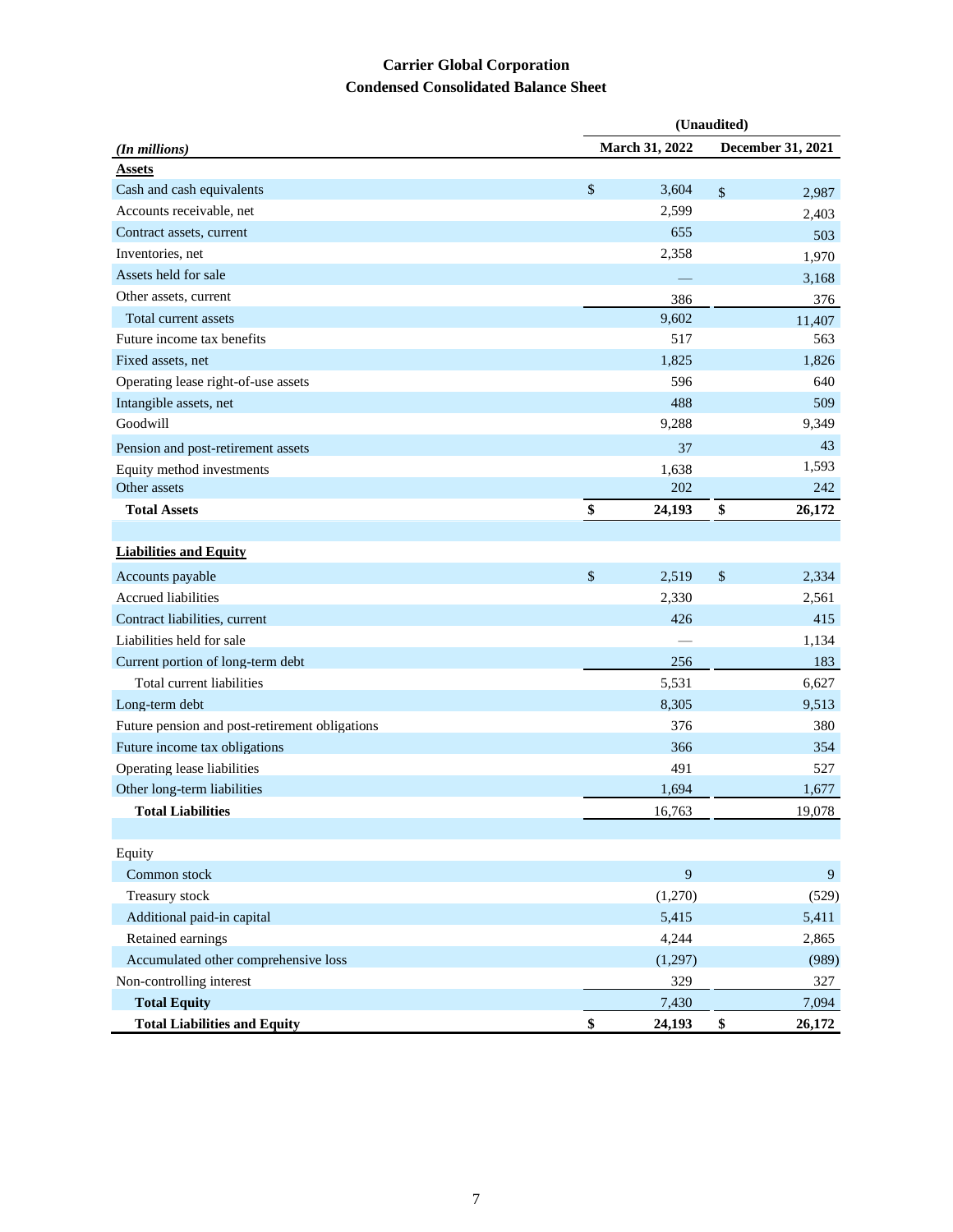# **Carrier Global Corporation Condensed Consolidated Statement of Cash Flows**

|                                                                                  |                                         | (Unaudited) |                |
|----------------------------------------------------------------------------------|-----------------------------------------|-------------|----------------|
|                                                                                  | For the Three Months Ended<br>March 31. |             |                |
| (In millions)                                                                    | 2022                                    |             | 2021           |
| <b>Operating Activities</b>                                                      |                                         |             |                |
| Net income from operations                                                       | \$<br>1,387                             | \$          | 392            |
| Adjustments to reconcile net income to net cash flows from operating activities: |                                         |             |                |
| Depreciation and amortization                                                    | 79                                      |             | 83             |
| Deferred income tax provision                                                    | 48                                      |             | (2)            |
| Stock-based compensation costs                                                   | 21                                      |             | 19             |
| Equity method investment net earnings                                            | (58)                                    |             | (38)           |
| Distributions from equity method investments                                     | 11                                      |             | 12             |
| (Gain) loss on extinguishment of debt                                            | (36)                                    |             |                |
| (Gain) loss on sale of investments                                               | (1,112)                                 |             |                |
| Changes in operating assets and liabilities                                      |                                         |             |                |
| Accounts receivable, net                                                         | (207)                                   |             | (83)           |
| Contract assets, current                                                         | (154)                                   |             | (44)           |
| Inventories, net                                                                 | (390)                                   |             | (248)          |
| Other assets, current                                                            | (15)                                    |             | (23)           |
| Accounts payable and accrued liabilities                                         | 132                                     |             | 151            |
| Contract liabilities, current                                                    | 13                                      |             | 39             |
| Defined benefit plan contributions                                               |                                         | (4)         | (24)           |
| Other operating activities, net                                                  | 83                                      |             | (50)           |
| Net cash flows provided by (used in) operating activities                        | (202)                                   |             | 184            |
| <b>Investing Activities</b>                                                      |                                         |             |                |
| Capital expenditures                                                             | (56)                                    |             | (53)           |
| Investments in businesses, net of cash acquired                                  |                                         | (9)         | (6)            |
| Disposition of businesses                                                        | 2,935                                   |             |                |
| Settlement of derivative contracts, net                                          | (32)                                    |             | 8              |
| Other investing activities, net                                                  | (18)                                    |             | $\overline{2}$ |
| Net cash flows provided by (used in) investing activities                        | 2,820                                   |             | (49)           |
| <b>Financing Activities</b>                                                      |                                         |             |                |
| Increase (decrease) in short-term borrowings, net                                | (33)                                    |             | 28             |
| Issuance of long-term debt                                                       | 14                                      |             | 51             |
| Repayment of long-term debt                                                      | (1, 123)                                |             | (570)          |
| Repurchases of common stock                                                      | (734)                                   |             | (36)           |
| Dividends paid on common stock                                                   | (129)                                   |             | (104)          |
| Dividends paid to non-controlling interest                                       |                                         |             | (5)            |
| Other financing activities, net                                                  | (15)                                    |             | (7)            |
| Net cash flows provided by (used in) financing activities                        | (2,020)                                 |             | (643)          |
| Effect of foreign exchange rate changes on cash and cash equivalents             | (1)                                     |             | (9)            |
| Net increase (decrease) in cash and cash equivalents and restricted cash         | 597                                     |             | (517)          |
| Cash, cash equivalents and restricted cash, beginning of period                  | 3,025                                   |             | 3,120          |
| Cash, cash equivalents and restricted cash, end of period                        | 3,622                                   |             | 2,603          |
| Less: restricted cash                                                            | 18                                      |             | 4              |
| Cash and cash equivalents, end of period                                         | $\sqrt{\frac{1}{2}}$                    | $3,604$ \$  | 2,599          |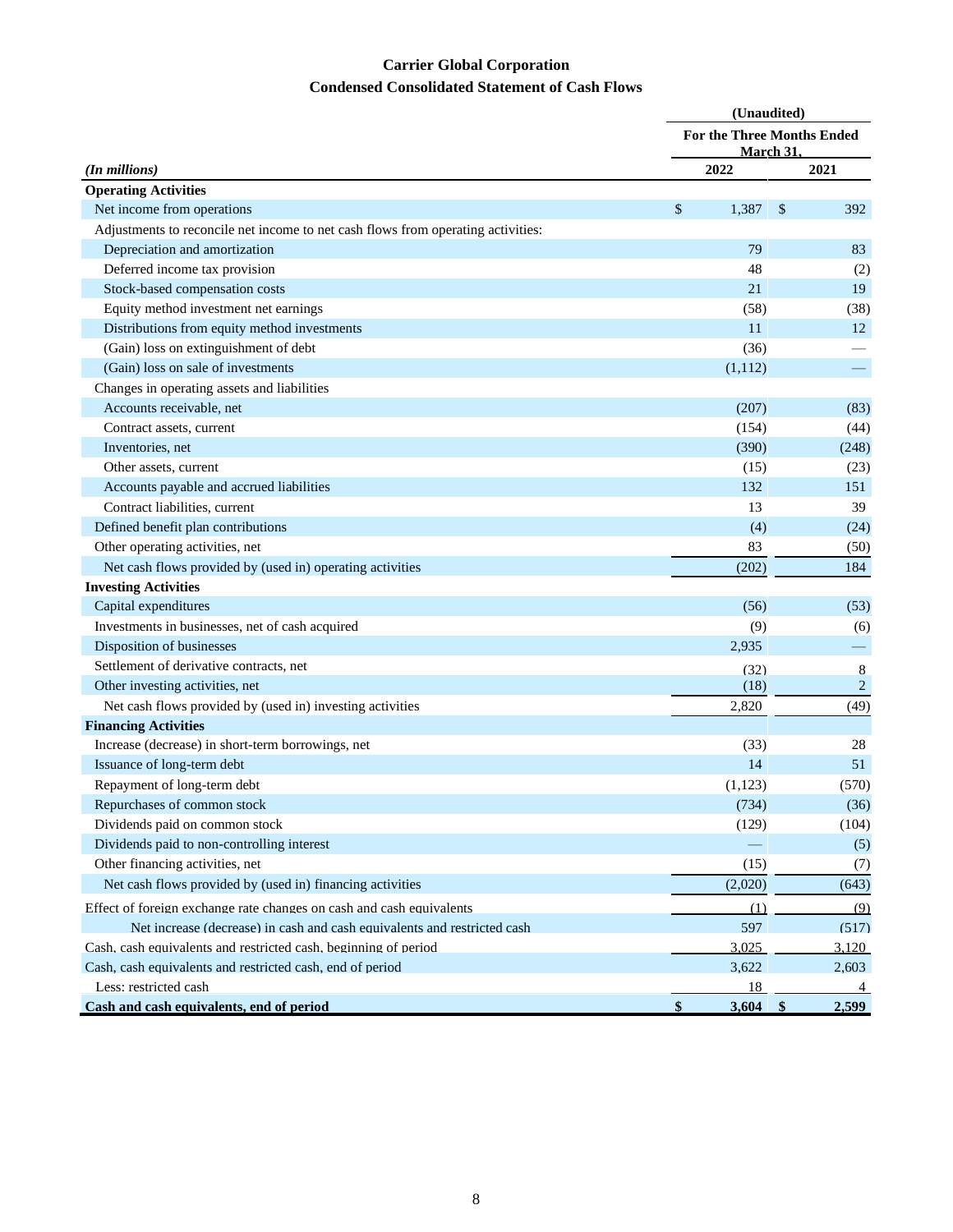# **Carrier Global Corporation Reconciliation of Reported (GAAP) to Adjusted (Non-GAAP) Operating Profit**

|                                           |                | (Unaudited)   |       |                      |                |                                    |  |                                         |                                      |                                           |                                  |  |  |
|-------------------------------------------|----------------|---------------|-------|----------------------|----------------|------------------------------------|--|-----------------------------------------|--------------------------------------|-------------------------------------------|----------------------------------|--|--|
| For the Three Months Ended March 31, 2022 |                |               |       |                      |                |                                    |  |                                         |                                      |                                           |                                  |  |  |
| <b>HVAC</b>                               |                |               |       |                      |                | <b>Eliminations</b><br>and Other   |  | General<br>Corporate<br><b>Expenses</b> |                                      |                                           | <b>Carrier</b>                   |  |  |
| \$                                        | 2,970          | \$            | 976   | \$                   | 818            | \$                                 |  |                                         |                                      | \$                                        | 4,654                            |  |  |
|                                           |                | \$            |       | \$                   |                | \$                                 |  |                                         |                                      |                                           | 1,737                            |  |  |
|                                           |                |               | 11.0% |                      | 148.9 %        |                                    |  |                                         |                                      |                                           | 37.3 %                           |  |  |
|                                           |                |               |       |                      |                |                                    |  |                                         |                                      |                                           |                                  |  |  |
|                                           |                |               |       |                      |                |                                    |  |                                         |                                      |                                           |                                  |  |  |
| \$                                        | $\overline{4}$ | \$            |       | \$                   | 6              | \$                                 |  | $\sqrt{3}$                              |                                      | \$                                        | 10                               |  |  |
|                                           |                |               |       |                      | (1,112)        |                                    |  |                                         |                                      |                                           | (1,112)                          |  |  |
|                                           |                |               |       |                      |                |                                    |  |                                         | 6                                    |                                           | 6                                |  |  |
|                                           |                |               | 5     |                      | $\overline{4}$ |                                    |  |                                         |                                      |                                           | 9                                |  |  |
| \$                                        | 4              | \$            | 5     | \$                   | (1,102)        | \$                                 |  | $\boldsymbol{\mathsf{S}}$               | 6                                    | \$                                        | (1,087)                          |  |  |
|                                           |                |               |       |                      |                |                                    |  |                                         |                                      |                                           |                                  |  |  |
| \$                                        | 474            | \$            | 112   | \$                   | 116            | \$                                 |  |                                         |                                      |                                           | 650                              |  |  |
|                                           | 16.0%          |               | 11.5% |                      | 14.2 %         |                                    |  |                                         |                                      |                                           | 14.0 %                           |  |  |
|                                           |                |               |       |                      |                |                                    |  |                                         |                                      |                                           |                                  |  |  |
|                                           |                |               |       |                      |                |                                    |  |                                         |                                      |                                           |                                  |  |  |
|                                           |                |               |       |                      |                |                                    |  |                                         |                                      |                                           |                                  |  |  |
|                                           | \$             | 470<br>15.8 % |       | Refrigeration<br>107 |                | Fire &<br><b>Security</b><br>1,218 |  | (Unaudited)                             | $(110)$ \$<br>$(24)$ \$<br>$(24)$ \$ | For the Three Months Ended March 31, 2021 | $(34)$ \$<br>$(28)$ \$<br>$\sim$ |  |  |

|                                             |    |             |    |                |    |                           |              |                                  |               | General                      |               |                |
|---------------------------------------------|----|-------------|----|----------------|----|---------------------------|--------------|----------------------------------|---------------|------------------------------|---------------|----------------|
| $(In$ millions $)$                          |    | <b>HVAC</b> |    | Refrigeration  |    | Fire &<br><b>Security</b> |              | <b>Eliminations</b><br>and Other |               | Corporate<br><b>Expenses</b> |               | <b>Carrier</b> |
| <b>Net sales</b>                            | \$ | 2,486       | \$ | 1,005          | \$ | 1,304                     | \$           | $(96)$ \$                        |               |                              | \$            | 4,699          |
|                                             |    |             |    |                |    |                           |              |                                  |               |                              |               |                |
| <b>Segment operating profit</b>             | \$ | 365         | \$ | 127            | \$ | 150                       | $\mathbf{s}$ | $(40)$ \$                        |               | $(31)$ \$                    |               | 571            |
| Reported operating margin                   |    | 14.7%       |    | 12.6 $%$       |    | 11.5%                     |              |                                  |               |                              |               | 12.2%          |
|                                             |    |             |    |                |    |                           |              |                                  |               |                              |               |                |
| Adjustments to segment operating<br>profit: |    |             |    |                |    |                           |              |                                  |               |                              |               |                |
| Restructuring costs                         | \$ | 4           | \$ | 2              | \$ | 11                        | \$           |                                  | \$            | $\mathbf{1}$                 | \$            | 18             |
| Chubb transaction costs                     |    |             |    |                |    | 3                         |              |                                  |               |                              |               | 3              |
| Separation costs                            |    |             |    |                |    |                           |              |                                  |               | 16                           |               | 16             |
| Total adjustments to operating profit       | \$ | 4           | \$ | $\overline{2}$ | \$ | 14                        | \$           |                                  |               | 17                           | $\mathcal{S}$ | 37             |
|                                             |    |             |    |                |    |                           |              |                                  |               |                              |               |                |
| <b>Adjusted operating profit</b>            | \$ | 369         | \$ | 129            | \$ | 164                       | \$           | (40)                             | $\mathbf{\$}$ | (14)                         | $\mathbf{\$}$ | 608            |
| Adjusted operating margin                   |    | 14.8%       |    | 12.8%          |    | 12.6%                     |              |                                  |               |                              |               | 12.9%          |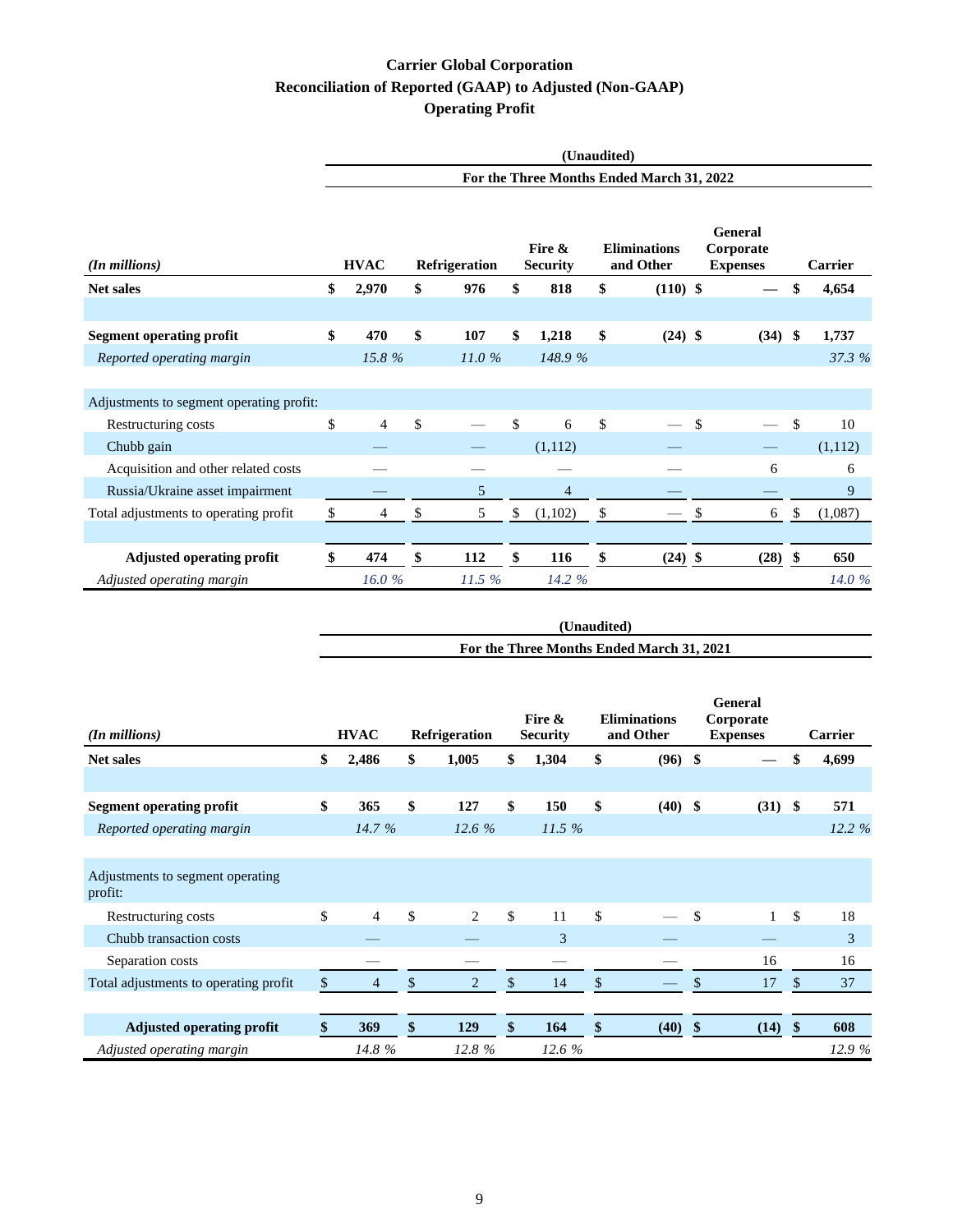### **Carrier Global Corporation Reconciliation of Reported (GAAP) to Adjusted (Non-GAAP) Results Net Income, Earnings Per Share, and Effective Tax Rate**

|                                                | (Unaudited)  |                 |                    |                                           |               |                 |  |  |  |  |
|------------------------------------------------|--------------|-----------------|--------------------|-------------------------------------------|---------------|-----------------|--|--|--|--|
|                                                |              |                 |                    | For the Three Months Ended March 31, 2022 |               |                 |  |  |  |  |
| (In millions, except per share amounts)        |              | <b>Reported</b> | <b>Adjustments</b> |                                           |               | <b>Adjusted</b> |  |  |  |  |
| Net sales                                      | \$           | 4,654           | \$                 |                                           | \$            | 4,654           |  |  |  |  |
|                                                |              |                 |                    |                                           |               |                 |  |  |  |  |
| Operating profit                               | \$           | 1,737           |                    | $(1,087)$ a                               | \$            | 650             |  |  |  |  |
| Operating margin                               |              | 37.3 %          |                    |                                           |               | 14.0 %          |  |  |  |  |
|                                                |              |                 |                    |                                           |               |                 |  |  |  |  |
| Income from operations before income taxes     | $\mathbb{S}$ | 1,688           |                    | $(1,115)$ a,b \$                          |               | 573             |  |  |  |  |
| Income tax expense                             | \$           | (301)           |                    | 209 с                                     | $\mathcal{S}$ | (92)            |  |  |  |  |
| Income tax rate                                |              | 17.8 %          |                    |                                           |               | 16.0%           |  |  |  |  |
|                                                |              |                 |                    |                                           |               |                 |  |  |  |  |
| Net income attributable to common shareowners  | \$           | 1,379           | \$                 | (906)                                     | \$            | 473             |  |  |  |  |
| <b>Summary of Adjustments:</b>                 |              |                 |                    |                                           |               |                 |  |  |  |  |
| Restructuring costs                            |              |                 | \$                 | 10 <sub>a</sub>                           |               |                 |  |  |  |  |
| Chubb (gain) loss                              |              |                 |                    | $(1,112)$ a                               |               |                 |  |  |  |  |
| Acquisition and other                          |              |                 |                    | 6 a                                       |               |                 |  |  |  |  |
| Russia/Ukraine asset impairment                |              |                 |                    | 9a                                        |               |                 |  |  |  |  |
| Debt extinguishment (gain), net <sup>(1)</sup> |              |                 |                    | $(28)$ b                                  |               |                 |  |  |  |  |
| <b>Total adjustments</b>                       |              |                 | $\mathcal{S}$      | (1, 115)                                  |               |                 |  |  |  |  |
|                                                |              |                 |                    |                                           |               |                 |  |  |  |  |
| Tax effect on adjustments above                |              |                 | \$                 | 209                                       |               |                 |  |  |  |  |
| <b>Total tax adjustments</b>                   |              |                 | \$                 | 209 с                                     |               |                 |  |  |  |  |
|                                                |              |                 |                    |                                           |               |                 |  |  |  |  |
| Shares outstanding - Diluted                   |              | 874.1           |                    |                                           |               | 874.1           |  |  |  |  |
|                                                |              |                 |                    |                                           |               |                 |  |  |  |  |
| <b>Earnings per share - Diluted</b>            | \$           | 1.58            |                    |                                           | \$            | 0.54            |  |  |  |  |

 $^{(1)}$ The Company repurchased approximately \$1.15 billion of aggregate principal senior notes on March 30, 2022 and recognized a net gain of \$33 million and wrote-off \$5 million of unamortized deferred financing costs in *Interest (expense) income, net* on the accompanying Unaudited Condensed Consolidated Statement of Operations.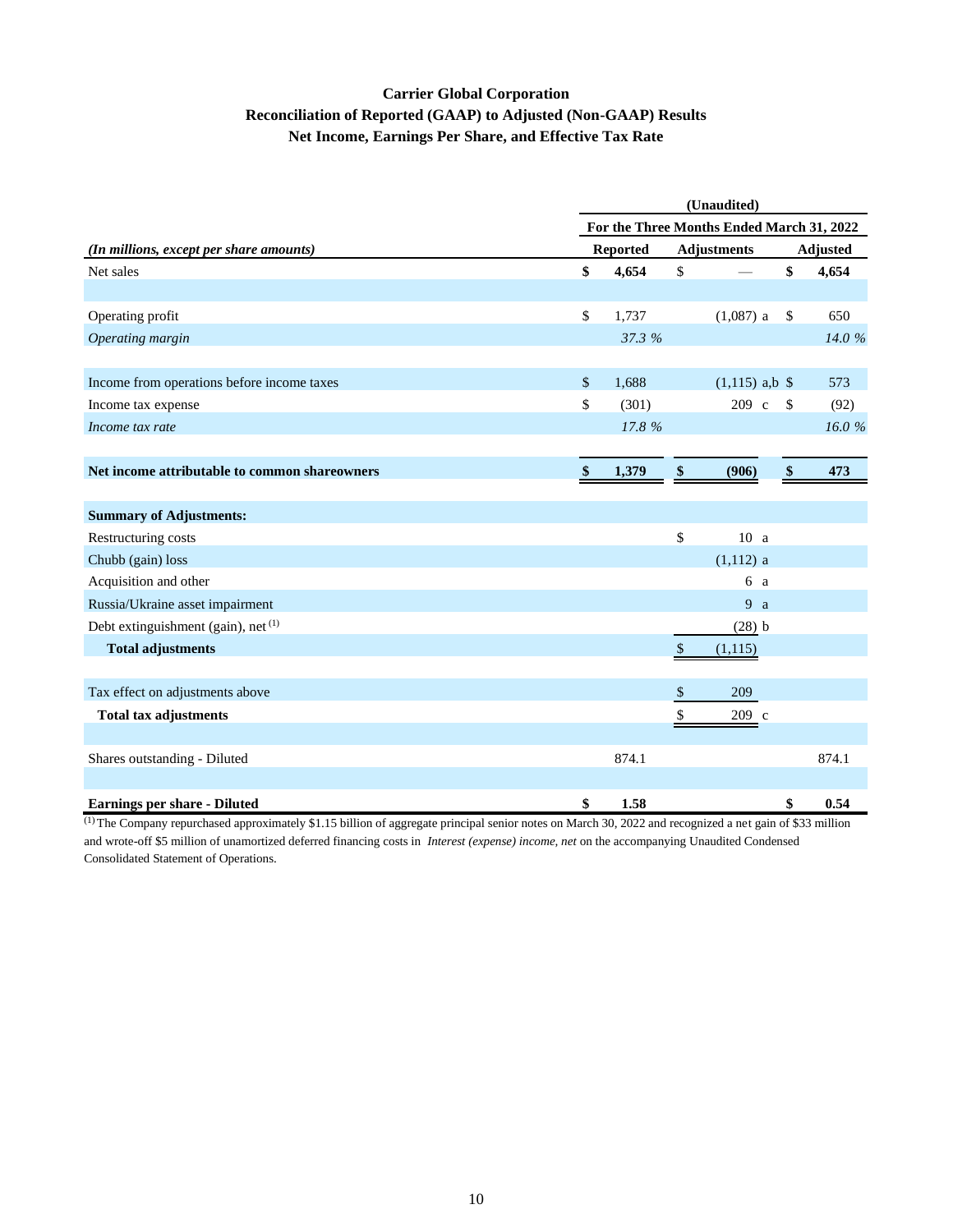### **Carrier Global Corporation Reconciliation of Reported (GAAP) to Adjusted (Non-GAAP) Results Net Income, Earnings Per Share, and Effective Tax Rate**

|                                               | (Unaudited)   |                 |    |                                           |                 |        |  |  |  |  |  |
|-----------------------------------------------|---------------|-----------------|----|-------------------------------------------|-----------------|--------|--|--|--|--|--|
|                                               |               |                 |    | For the Three Months Ended March 31, 2021 |                 |        |  |  |  |  |  |
| (In millions, except per share amounts)       |               | <b>Reported</b> |    |                                           | <b>Adjusted</b> |        |  |  |  |  |  |
| Net sales                                     | \$            | 4,699           | \$ |                                           | \$              | 4,699  |  |  |  |  |  |
|                                               |               |                 |    |                                           |                 |        |  |  |  |  |  |
| Operating profit                              | \$            | 571             |    | 37a                                       | $\mathbb{S}$    | 608    |  |  |  |  |  |
| Operating margin                              |               | 12.2 %          |    |                                           |                 | 12.9 % |  |  |  |  |  |
| Income from operations before income taxes    | $\mathbb{S}$  | 496             |    | 56 a,b \$                                 |                 | 552    |  |  |  |  |  |
| Income tax expense                            | \$            | (104)           |    | $(13) c$ \$                               |                 | (117)  |  |  |  |  |  |
| Income tax rate                               |               | 21.0%           |    |                                           |                 | 21.1 % |  |  |  |  |  |
| Net income attributable to common shareowners | $\mathbf{\$}$ | 384             | \$ | 43                                        | $\frac{1}{2}$   | 427    |  |  |  |  |  |
| <b>Summary of Adjustments:</b>                |               |                 |    |                                           |                 |        |  |  |  |  |  |
| Restructuring costs                           |               |                 | \$ | 18 a                                      |                 |        |  |  |  |  |  |
| Separation costs                              |               |                 |    | 16 a                                      |                 |        |  |  |  |  |  |
| Acquisition and other related costs           |               |                 |    | 3a                                        |                 |        |  |  |  |  |  |
| Debt issuance costs                           |               |                 |    | 19 <sub>b</sub>                           |                 |        |  |  |  |  |  |
| <b>Total adjustments</b>                      |               |                 | \$ | 56                                        |                 |        |  |  |  |  |  |
| Tax effect on adjustments above               |               |                 | \$ | (13)                                      |                 |        |  |  |  |  |  |
| <b>Total tax adjustments</b>                  |               |                 | \$ | $(13)$ c                                  |                 |        |  |  |  |  |  |
| Shares outstanding - Diluted                  |               | 889.8           |    |                                           |                 | 889.8  |  |  |  |  |  |
|                                               |               |                 |    |                                           |                 |        |  |  |  |  |  |
| <b>Earnings per share - Diluted</b>           | \$            | 0.43            |    |                                           | \$              | 0.48   |  |  |  |  |  |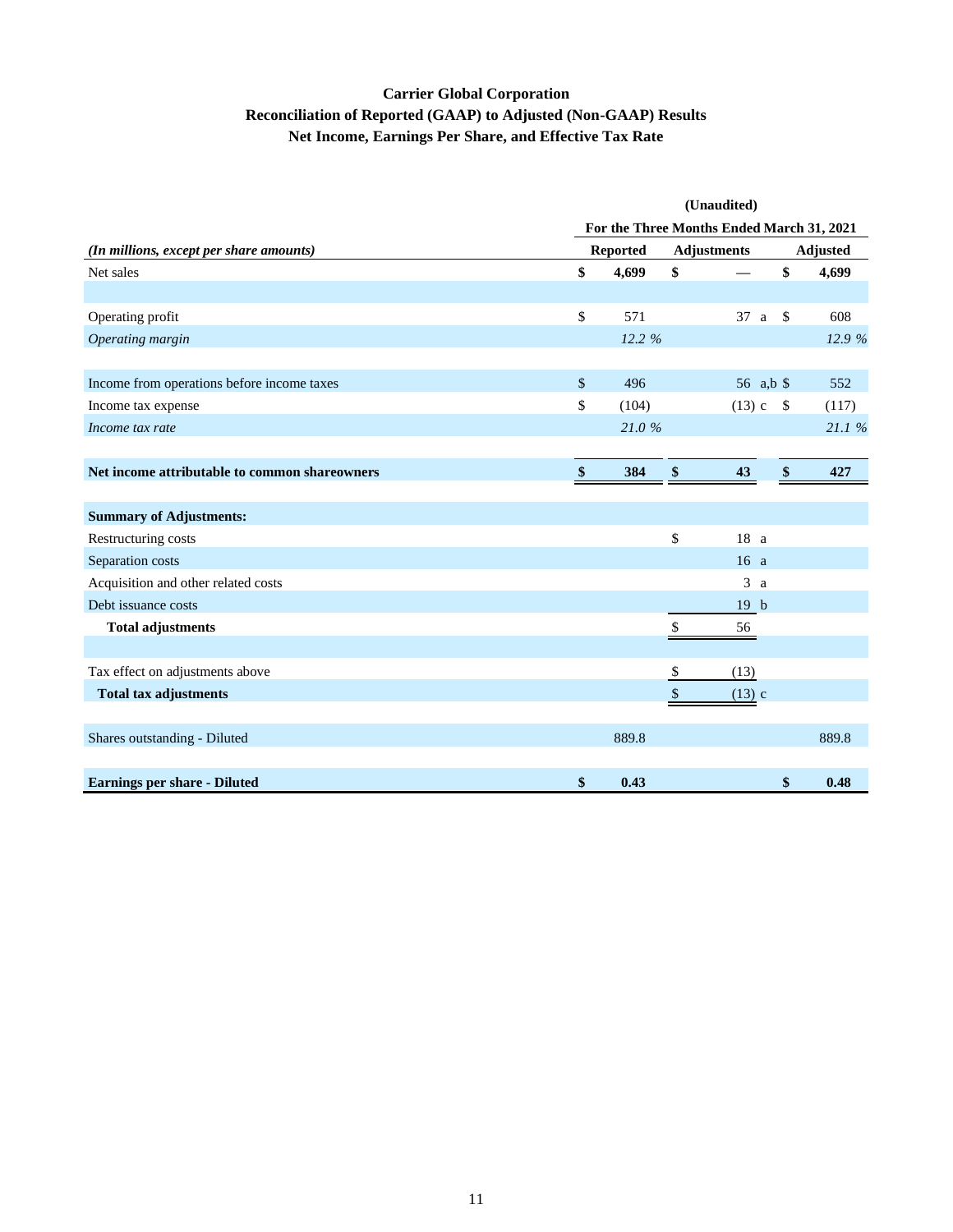#### **Carrier Global Corporation Reconciliation of Reported (GAAP) to Adjusted (Non-GAAP) Results**

**Components of Changes in Net Sales**

#### **For the Three Months Ended March 31, 2022 Compared with the Three Months Ended March 31, 2021**

|                     |         | <b>Factors Contributing to Total % change in Net Sales</b> |                                            |                 |              |  |  |  |  |  |  |  |  |
|---------------------|---------|------------------------------------------------------------|--------------------------------------------|-----------------|--------------|--|--|--|--|--|--|--|--|
|                     | Organic | FX<br><b>Translation</b>                                   | <b>Acquisitions</b> /<br>Divestitures, net | <b>Other</b>    | <b>Total</b> |  |  |  |  |  |  |  |  |
| <b>HVAC</b>         | 18 %    | $(2)$ %                                                    | $3\%$                                      | $-$ %           | 19 %         |  |  |  |  |  |  |  |  |
| Refrigeration       | $1\%$   | $(4) \%$                                                   | $-$ %                                      | $-$ %           | $(3)$ %      |  |  |  |  |  |  |  |  |
| Fire & Security     | $4\%$   | $(1)$ %                                                    | $(40)$ %                                   | $-$ %           | $(37)$ %     |  |  |  |  |  |  |  |  |
| <b>Consolidated</b> | $10\%$  | $(1)\%$                                                    | $(10)\%$                                   | $- \frac{9}{6}$ | (1)%         |  |  |  |  |  |  |  |  |

### **Carrier Global Corporation Reconciliation of Reported (GAAP) to Adjusted (Non-GAAP) Results**

#### **Net Sales Excluding Impact of Chubb**

|                                                            | (Unaudited)<br><b>For the Three Months Ended</b><br><b>March 31, 2021</b> |                |    |                                    |  |
|------------------------------------------------------------|---------------------------------------------------------------------------|----------------|----|------------------------------------|--|
|                                                            |                                                                           |                |    |                                    |  |
|                                                            |                                                                           | <b>Carrier</b> |    | <b>Fire and</b><br><b>Security</b> |  |
| Net Sales:                                                 |                                                                           |                |    |                                    |  |
| Reported                                                   | \$                                                                        | 4,699          | \$ | 1,304                              |  |
| Chubb                                                      |                                                                           | (548)          |    | (548)                              |  |
| Net sales excluding impact of Chubb                        |                                                                           | 4,151          | \$ | 756                                |  |
|                                                            |                                                                           |                |    |                                    |  |
| Percentage increase in Net sales excluding impact of Chubb |                                                                           | $12\%$         |    | $8\%$                              |  |

#### **Free Cash Flow Reconciliation**

|                                                           | (Unaudited) |      |  |      |      |      |  |      |  |       |  |       |
|-----------------------------------------------------------|-------------|------|--|------|------|------|--|------|--|-------|--|-------|
|                                                           |             | Q1   |  | Q2   |      | Q3   |  | Q4   |  | FY    |  | Q1    |
| $(In$ millions $)$                                        |             | 2021 |  | 2021 |      | 2021 |  | 2021 |  | 2021  |  | 2022  |
| Net cash flows provided by (used in) operating activities |             | 184  |  | 561  | - \$ | 579  |  | 913  |  | 2.237 |  | (202) |
| Less: Capital expenditures                                |             | 53   |  | 79   |      | 74   |  | 138  |  | 344   |  | 56    |
| Free cash flow                                            | S           | 131  |  | 482  |      | 505  |  | 775  |  | 1,893 |  | (258) |